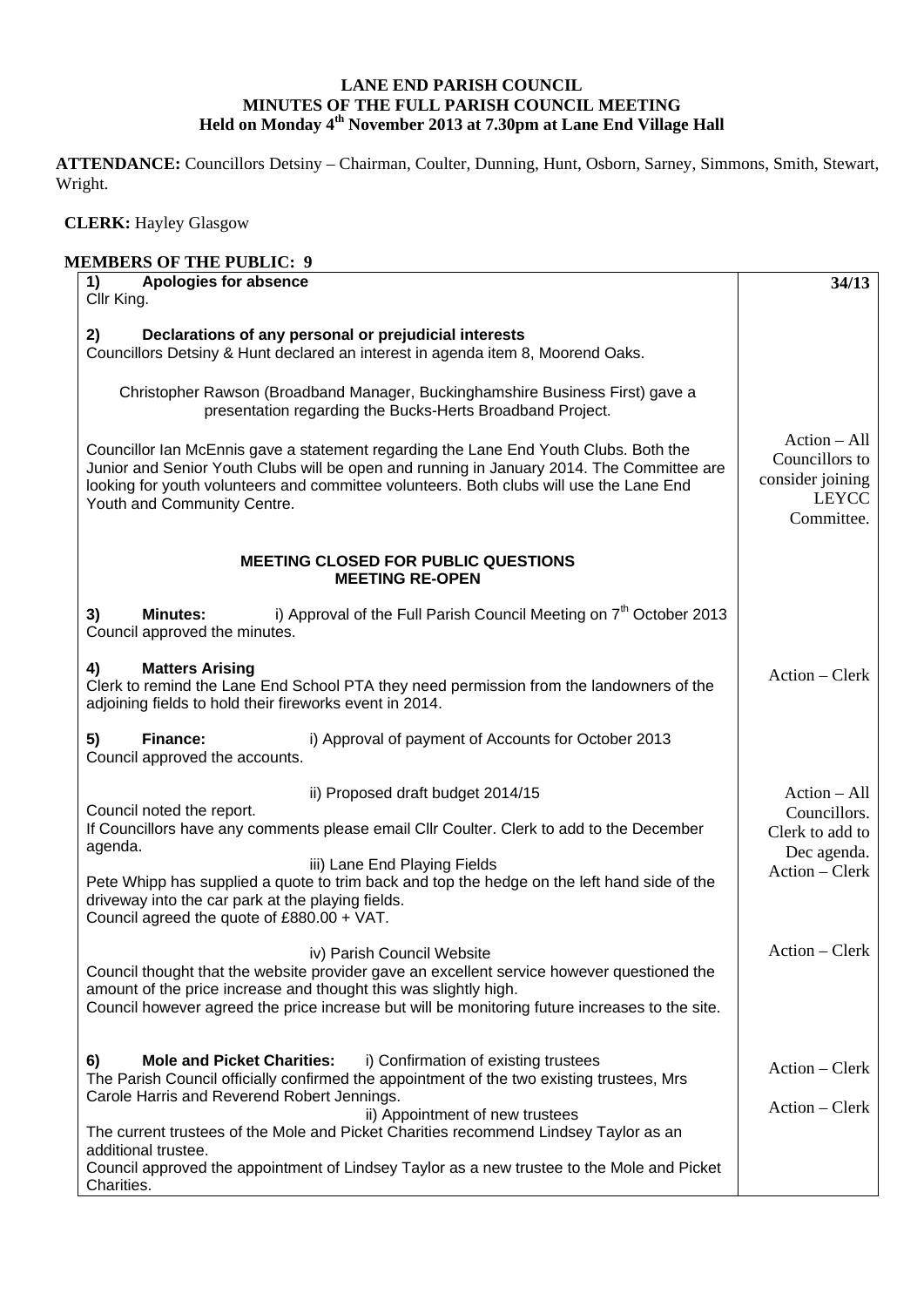| <b>Lane End Action Group</b><br>7)<br>The Lane End Action Group has asked if they can use the Parish Councils Public Liability<br>insurance for a clean-up day at the playing fields. The Group would hope this would be one of<br>many events. Council agreed that as The Group would be carrying out other tasks and other<br>events around the village it would be better for The Group to have their own public liability<br>insurance. Council would look sympathetically to contributing a large percentage of the cost<br>of the insurance. | 35/13<br>Action - Clerk |
|----------------------------------------------------------------------------------------------------------------------------------------------------------------------------------------------------------------------------------------------------------------------------------------------------------------------------------------------------------------------------------------------------------------------------------------------------------------------------------------------------------------------------------------------------|-------------------------|
| 8)<br><b>Moorend Oaks</b><br>Katy Dunn submitted a paper regarding works needed on Moorend Common.<br>Council are aware that Katy puts in a huge amount of time to the work on Moorend Common<br>and thanked her for all her time and effort.<br>Council agreed for Katy to go ahead with points 2 and 3 of the report.<br>Council also asked the Clerk to instruct Pete Whipp to carry out a duty of care survey ON<br>Moorend, Ditchfield and Cadmore End Commons.                                                                               | $Action - Clerk$        |
| Clerk's report<br>9)<br>Council noted the report.                                                                                                                                                                                                                                                                                                                                                                                                                                                                                                  |                         |
| <b>Invitations to Meetings, Correspondence &amp; Reports received</b><br>10)<br>Council noted the report.                                                                                                                                                                                                                                                                                                                                                                                                                                          |                         |
| 11)<br><b>Matters raised by Councillors</b><br>Cllr Hunt reported a street light that was out of order.<br>CIIr Simmons reported that the area surrounding the street light in Bolter End is still<br>overgrown.                                                                                                                                                                                                                                                                                                                                   | Actions – Clerk         |
| Cllr Osborn reported that Culver Graphics will be installing a temporary fence.<br>There is a skip on Ditchfield Common. The Clerk is aware and it will be there until mid-Jan.<br>Cllr Detsiny reported the Police have been made aware of lewd behaviour in the public toilets<br>at the car park.                                                                                                                                                                                                                                               | Action – Clerk          |
| Planning: To consider new applications and receive Wycombe District Council<br>12)<br><b>Decisions and Appeals</b>                                                                                                                                                                                                                                                                                                                                                                                                                                 |                         |
| <b>New Applications</b>                                                                                                                                                                                                                                                                                                                                                                                                                                                                                                                            |                         |
| 13/07471/TPO - HTS Management Centre, Church Road, Lane End, Bucks, HP14 3HG -<br>Maintenance work to trees on site including reduction of apical and lateral growth, crown lifting<br>and removal of select trees.<br>Refer to tree specialist.                                                                                                                                                                                                                                                                                                   |                         |
| 13/07398/FUL - Horseshoe Barn, Wheeler End Common, Wheeler End, Bucks, Bucks,<br>HP14 3NJ - Conversion of redundant agricultural dwelling, with associated annexe and<br>surface parking (amended scheme to pp 12/05232/FUL).<br>No objections.                                                                                                                                                                                                                                                                                                    |                         |
| 13/07473/CTREE - Lane End Village Hall, Finings Road, Lane End, Bucks, HP14 3EY -<br>Remove all fire scarred boughs / branches back to main stem, suitable branch junction or<br>growth point, and crown lift to approximately 3 metres the opposite side of the canopy to<br>balance crown to Sycamore T1; creation of a browse line at 2.5 metres to small-leafed Lime<br>T3 by reducing drooping branches to appropriate branch junctions or growth points.<br>Refer to tree specialist.                                                        |                         |
| 13/07411/FUL - The Haven, Marlow Road, Cadmore End, Bucks - Erection of Barn<br>(alternative siting to permission 13/06469/FUL) with associated hardsurfacing.<br>No objection.                                                                                                                                                                                                                                                                                                                                                                    |                         |
| <b>Closed Session:</b> In accordance with LGA 1972, ss 100 and Public Bodies (Admission to<br>meetings) Act 1960                                                                                                                                                                                                                                                                                                                                                                                                                                   |                         |
| 13)<br><b>Land Tenancy Agreement</b>                                                                                                                                                                                                                                                                                                                                                                                                                                                                                                               |                         |